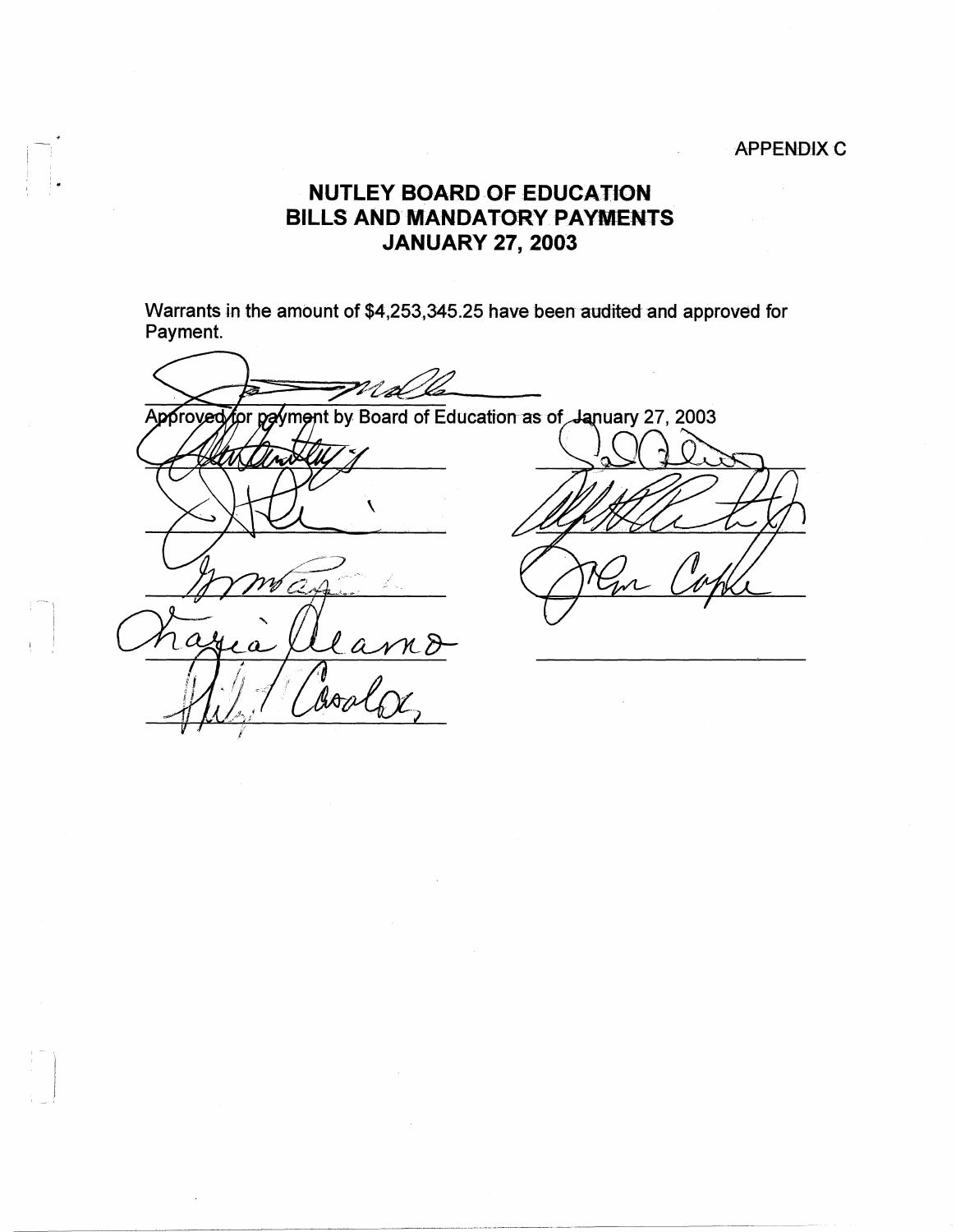*\_/j* 

## **Check journal Check is a contract of Check in the U.S. According Check is a contract of 9 contract of 9 contract of 9 contract of 9 contract of 9 contract of 9 contract of 9 contract of 9 contract of 9 contract of 9 contr** Rec and Unrec checks Hand and Machine checks 01/23/03

| ∙Čknum                     | <b>Date</b>       | Rec date | Vcode           | Vendor name                              | <b>Check amount</b> |
|----------------------------|-------------------|----------|-----------------|------------------------------------------|---------------------|
| 051642                     | 10/28/02 12/31/02 |          |                 | <b>JUA1 JUDRICH ASSOCIATES</b>           | (\$1,866.67)        |
| 051880                     | 11/25/02 01/07/03 |          |                 | ALC5 ASSOCIATION OF LEARNING CONSULTANTS | (\$220.00)          |
| 052403 H 12/17/02 12/31/02 |                   |          | <b>NHS</b>      | <b>NUTLEY HIGH SCHOOL</b>                | \$1,025.00          |
| 052404 H                   | 12/17/02          | 12/31/02 | AF <sub>3</sub> | <b>FRANNICOLA; ANGELO</b>                | \$120.00            |
| 052405 H                   | 12/17/02 12/31/02 |          | <b>NHS</b>      | <b>NUTLEY HIGH SCHOOL</b>                | \$29,100.00         |
| 052407 H                   | 12/31/02          | 12/31/02 | <b>PAY</b>      | <b>B.O.E. SALARY ACCOUNT</b>             | \$1,402,585.18      |
| 052408 H                   | 12/17/02          | 12/31/02 |                 | BOES BOARD OF EDUCATION SALARY ACCOUNT   | \$25,312.92         |
| 052409 H                   | 12/17/02 12/31/02 |          |                 | BOES BOARD OF EDUCATION SALARY ACCOUNT   | \$70,474.96         |
| 052410 H                   | 12/19/02          | 12/31/02 | <b>CWB</b>      | <b>BOLLINGER FOWLER</b>                  | \$21,513.25         |
| 052411 H                   | 12/18/02          | 12/31/02 | <b>CWB</b>      | <b>BOLLINGER FOWLER</b>                  | \$432.10            |
| 052412 H                   | 12/20/02          |          | <b>KEI</b>      | <b>KHOKNAR ENTERPRISES INC.</b>          | \$5,287.45          |
| 052413 H                   | 12/20/02          | 12/31/02 | S <sub>15</sub> | <b>STEWART INDUSTRIES</b>                | \$234.89            |
| 052414 H                   | 12/20/02          |          | WS8             | <b>WINDSOR LEARNING CENTER</b>           | \$8,624.28          |
| 052415 H                   | 12/23/02 12/31/02 |          | <b>IHS</b>      | INTERNATIONAL HEALTHCARE SERVICES        | \$212.57            |
| 052416 H                   | 01/02/03          |          |                 | <b>BSI2 BENECARD SERVICES, INC.</b>      | \$12,118.80         |
| 052417 H                   | 01/02/03          |          |                 | <b>BSI2 BENECARD SERVICES, INC.</b>      | \$39.60             |
| 052418 H                   | 01/07/03          |          |                 | SNJH STATE OF NJ HEALTH BENEFITS FUND    | \$342,268.80        |
| 052419 H                   | 01/07/03          |          |                 | TPAF TEACHERS PENSIONS & ANNUITY FUND    | \$532.80            |
| 052420 H                   | 01/07/03          |          |                 | ALC5 ASSOCIATION OF LEARNING CONSULTANTS | \$220.00            |
| 052421 H                   | 01/09/03          |          |                 | TR10 TREASURER, STATE OF NEW JERSEY      | \$28.00             |
| 052422 H                   | 01/09/03          |          |                 | TR10 TREASURER, STATE OF NEW JERSEY      | \$1,109.00          |
| 052423 H                   | 01/09/03          |          |                 | TR10 TREASURER, STATE OF NEW JERSEY      | \$217.00            |
| 052424 H                   | 01/15/03          |          |                 | PAY B.O.E. SALARY ACCOUNT                | \$1,440,891.75      |
| 052425 H 01/10/03          |                   |          |                 | BOES BOARD OF EDUCATION SALARY ACCOUNT   | \$28,042.04         |
| 052426 H                   | 01/10/03          |          |                 | BOES BOARD OF EDUCATION SALARY ACCOUNT   | \$82,521.88         |
| 052429                     | 01/16/03          |          |                 | <b>NBOE NUTLEY BOARD OF EDUCATION</b>    | \$3,940.40          |
| 052430 H 01/17/03          |                   |          |                 | PBCC PITNEY BOWES CREDIT CORP.           | \$384.81            |
| 052431 H                   | 01/17/03          |          |                 | GTVA WELLS FARGO FINANCIAL LEASING, INC. | \$270.48            |
| 052432                     | 01/27/03          |          | <b>AAB</b>      | <b>AABAR INC.</b>                        | \$2,044.00          |
| 052433                     | 01/27/03          |          | <b>API</b>      | <b>ACCENT PRESS, INC.</b>                | \$1,002.00          |
| 052434                     | 01/27/03          |          | <b>AFPI</b>     | ACME FOOD PRODUCTS INC                   | \$4,694.69          |
| 052435                     | 01/27/03          |          |                 | AGL AGL WELDING SUPPLY CO. INC.          | \$459.42            |
| 052436                     | 01/27/03          |          |                 | AGT1 AGT BATTERY SUPPLY, LLC             | \$81.63             |
| 052437                     | 01/27/03          |          |                 | AIRB AIRBORNE EXPRESS                    | \$75.79             |
| 052438                     | 01/27/03          |          | KIA             | <b>ALGIERI; KIMBERLY</b>                 | \$900.00            |
| 152439                     | 01/27/03          |          | AS6             | <b>ALLEGRO SCHOOL</b>                    | \$10,836.00         |
| 152440                     | 01/27/03          |          | JA5             | <b>AMBROSE; JENNIFER</b>                 | \$900.00            |
| 052441                     | 01/27/03          |          | <b>AME</b>      | <b>AMERADA HESS</b>                      | \$12,572.24         |
| 052442                     | 01/27/03          |          | SA4             | AMES; SUSAN                              | \$60.00             |
|                            |                   |          |                 |                                          |                     |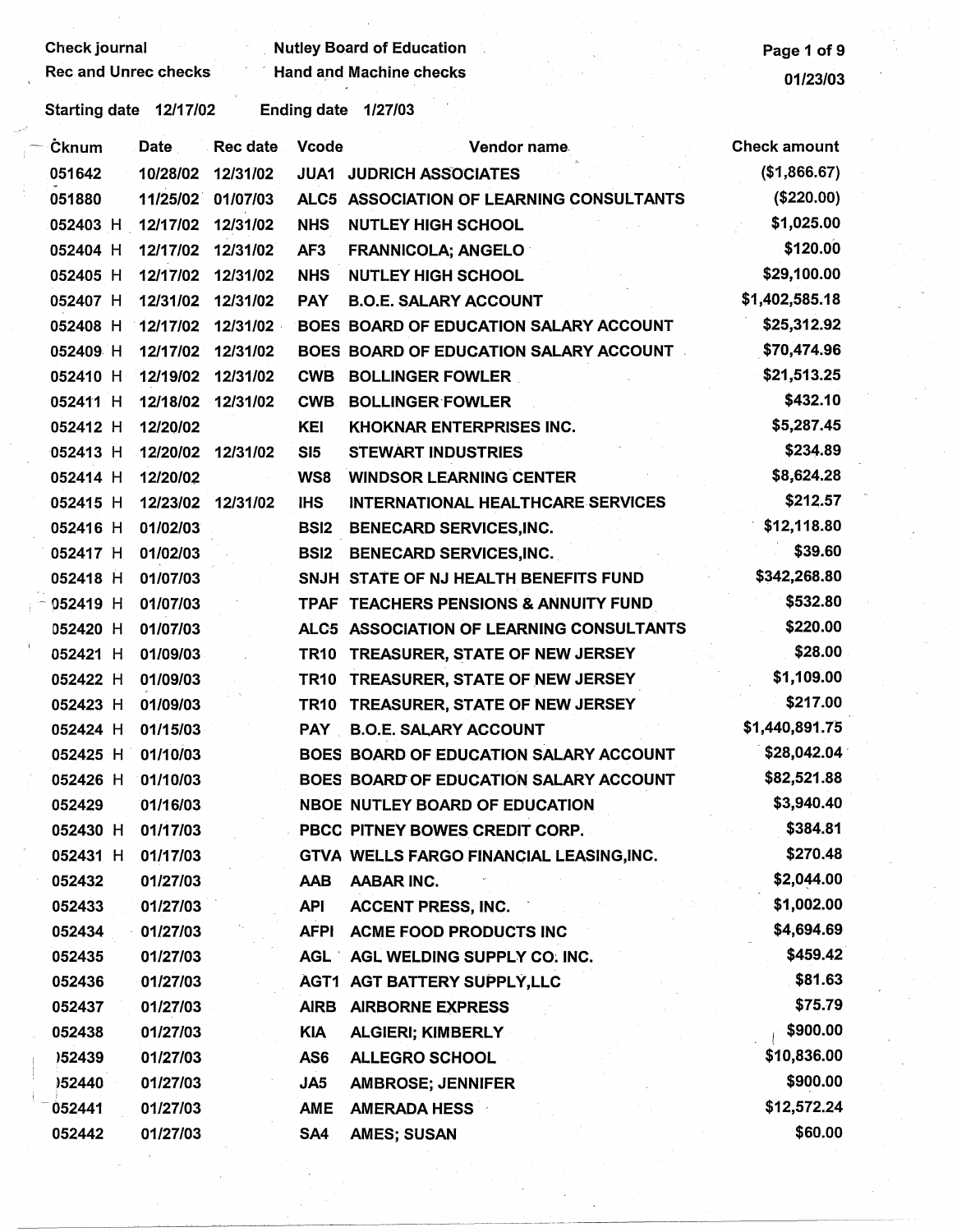| Check journal |                             |          |              | <b>Nutley Board of Education</b>           | Page 2 of 9         |  |
|---------------|-----------------------------|----------|--------------|--------------------------------------------|---------------------|--|
|               | <b>Rec and Unrec checks</b> |          |              | <b>Hand and Machine checks</b>             | 01/23/03            |  |
|               | Starting date 12/17/02      |          |              | Ending date 1/27/03                        |                     |  |
| <b>Cknum</b>  | Date                        | Rec date | <b>Vcode</b> | Vendor name                                | <b>Check amount</b> |  |
| 052443        | 01/27/03                    |          | <b>ANA</b>   | <b>ANACONDA SPORTS</b>                     | \$1,942.37          |  |
| 052444        | 01/27/03                    |          | EA1          | <b>ANNETT; EDWARD</b>                      | \$200.75            |  |
| 052445        | 01/27/03                    |          |              | <b>ARCH ARCH WIRELESS</b>                  | \$158.56            |  |
| 052446        | 01/27/03                    |          | JA3          | AROMANDO; JO-ANN                           | \$99.00             |  |
| 052447        | 01/27/03                    |          | <b>AVW</b>   | <b>ART VIDEO WORLD</b>                     | \$60.90             |  |
| 052448        | 01/27/03                    |          | <b>AFS</b>   | <b>ASTONE FLEET SERVICE</b>                | \$4,889.33          |  |
| 052449        | 01/27/03                    |          | <b>ATT</b>   | <b>AT &amp; T</b>                          | \$280.51            |  |
| 052450        | 01/27/03                    |          | BT           | <b>BAKER &amp; TAYLOR</b>                  | \$537.12            |  |
| 052451        | 01/27/03                    |          |              | <b>BFS1 BARRY FOOD SALES</b>               | \$88.00             |  |
| 052452        | 01/27/03                    |          | <b>BAE</b>   | <b>BASEBALL EXPRESS</b>                    | \$507.20            |  |
| 052453        | 01/27/03                    |          |              | <b>LUBA BATISTUZ; LUCY</b>                 | \$890.00            |  |
| 052454        | 01/27/03                    |          |              | <b>BSCC BELLEVILLE SUPPLY CO., INC.</b>    | \$122.21            |  |
| 052455        | 01/27/03                    |          | <b>BPS</b>   | BELLRIDGE PLUMBING SUPPLY CORPORATION      | \$1,488.40          |  |
| 052456        | 01/27/03                    |          |              | <b>BSS4 BELL'S SECURITY SALES</b>          | \$488.32            |  |
| 052457        | 01/27/03                    |          |              | BCC BERGEN CENTER FOR CHILD DEVELOPMENT    | \$6,937.98          |  |
| 052458        | 01/27/03                    |          |              | <b>BCSS BERGEN COUNTY SPECIAL SERVICES</b> | \$11,400.69         |  |
| 052459        | 01/27/03                    |          | BU           | <b>BEST UNIFORM</b>                        | \$3,458.40          |  |
| 052460        | 01/27/03                    |          |              | BLFM BLOOMFIELD ELECTRICAL CO.             | \$76.50             |  |
| 052461        | 01/27/03                    |          |              | <b>BOB1 BRUNSWICK OLYMPIC BOWL</b>         | \$315.00            |  |
| 052462        | 01/27/03                    |          |              | BLR1 BUSINESS & LEGAL REPORTS, INC.        | \$324.42            |  |
| 052463        | 01/27/03                    |          | <b>CFC</b>   | C F CONNOLLY DIST CO INC                   | \$692.83            |  |
| 052464        | 01/27/03                    |          |              | <b>CABL CABLEVISION LIGHTPATH INC</b>      | \$12,320.00         |  |
| 052465        | 01/27/03                    |          | CS           | <b>CALAIS SCHOOL</b>                       | \$2,574.00          |  |
| 052466        | 01/27/03                    |          |              | CCPT CALDWELL COMMUNITY PHYSICAL THERAPY   | \$2,020.00          |  |
| 052467        | 01/27/03                    |          |              | SC10 CAMMARATA, MD; SANDRA                 | \$700.00            |  |
| 052468        | 01/27/03                    |          |              | <b>CM8 CANDLE METRO</b>                    | \$1,024.10          |  |
| 052469        | 01/27/03                    |          |              | <b>CAN1 CANON BUSINESS SOLUTIONS</b>       | \$6,141.34          |  |
| 052470        | 01/27/03                    |          | <b>CW</b>    | <b>CANTY WIPER &amp; SUPPLY CO.INC.</b>    | \$1,687.50          |  |
| 052471        | 01/27/03                    |          | JC7.         | <b>CAPPELLO; JOSEPH</b>                    | \$72.88             |  |
| 052472        | 01/27/03                    |          | DC5          | <b>CARGILL: DONNA</b>                      | \$72.16             |  |
| 052473        | 01/27/03                    |          |              | GDW' CDW GOVERNMENT INC.                   | \$104.15            |  |
| 052474        | 01/27/03                    |          | <b>CGI</b>   | <b>CDW GOVERNMENT, INC.</b>                | \$146.49            |  |
| 052475        | 01/27/03                    |          | <b>CR</b>    | <b>CENTRE RIDGE GARDEN CENTER</b>          | \$213.30            |  |
| 052476        | 01/27/03                    |          |              | <b>CPC2 CEREBRAL PALSY CENTER</b>          | \$8,487.85          |  |
| 052477        | 01/27/03                    |          |              | CPNJ CEREBRAL PALSY OF NORTH JERSEY        | \$11,583.33         |  |
| 052478        | 01/27/03                    |          |              | CHAP CHAPMAN; RAYMOND                      | \$81.90             |  |
| 052479        | 01/27/03                    |          |              | <b>CHE CHERENSON GROUP</b>                 | \$3,594.36          |  |
| 052480        | 01/27/03                    |          |              | <b>CDC2 CHILD DEVELOPMENT CENTER</b>       | \$4,667.04          |  |
| 052481        | 01/27/03                    |          |              | <b>CC15 CHILDREN'S CENTER</b>              | \$7,873.22          |  |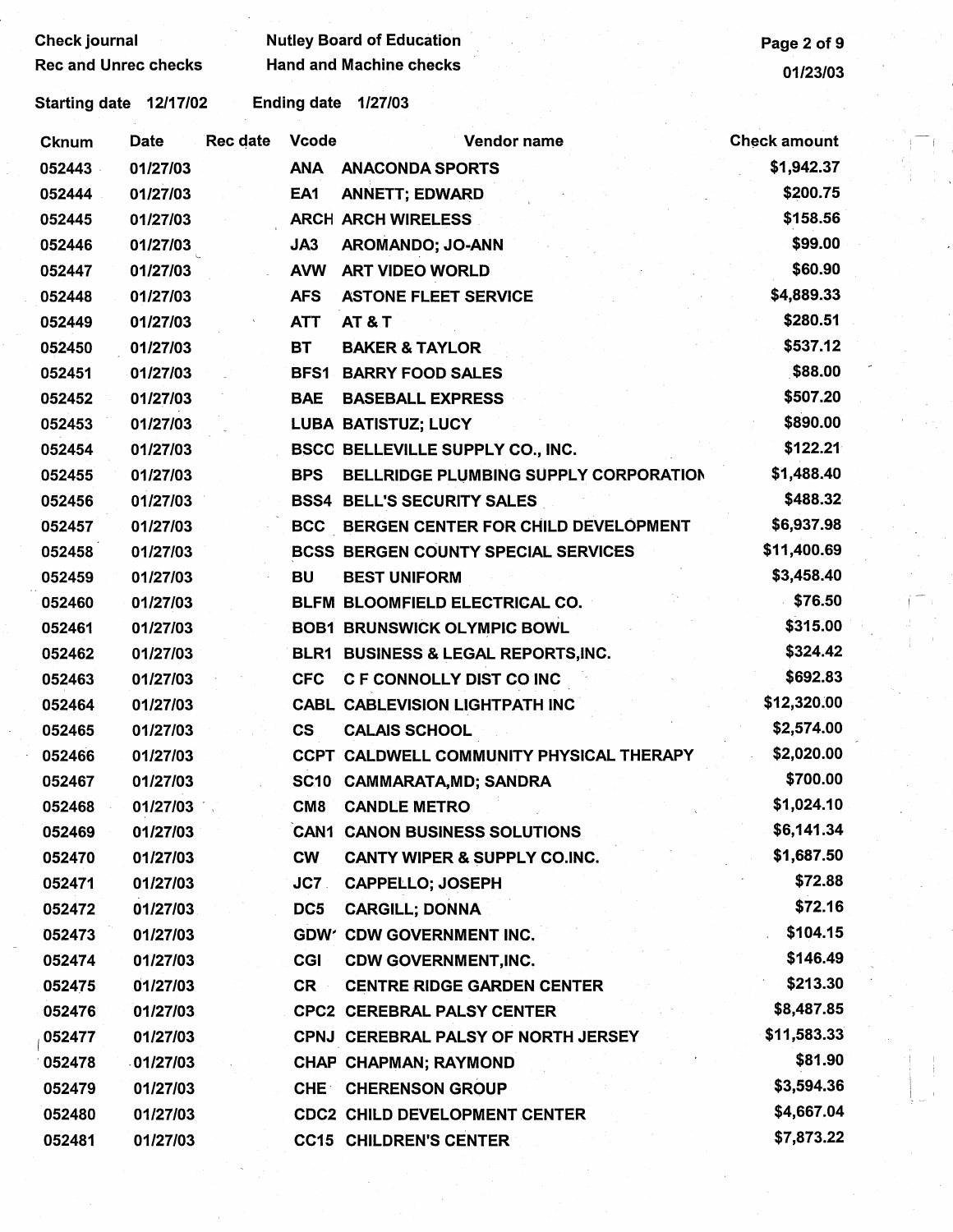# Check journal Mutley Board of Education<br>Rec and Unrec checks Hand and Machine checks (19/23/03

| Cknum  | Date     | <b>Rec</b> date | <b>Vcode</b>     | Vendor name                                 | <b>Check amount</b> |
|--------|----------|-----------------|------------------|---------------------------------------------|---------------------|
| 052482 | 01/27/03 |                 | CI2              | <b>CHILDRENS INSTITUTE</b>                  | \$19,845.00         |
| 052483 | 01/27/03 |                 | EC <sub>2</sub>  | <b>CHUNG, MD; ELIZABETH</b>                 | \$300.00            |
| 052484 | 01/27/03 |                 | CB <sub>2</sub>  | <b>CICCOLINI BROTHERS</b>                   | \$399.95            |
| 052485 | 01/27/03 |                 | <b>CSG</b>       | <b>CIRCLE SYSTEM GROUP</b>                  | \$4,241.05          |
| 052486 | 01/27/03 |                 | <b>CSCI</b>      | CITY SUPPLY CO., INC.                       | \$2,037.10          |
| 052487 | 01/27/03 |                 | FS6              | <b>CLASS OF 2003 FASHION SHOW</b>           | \$350.00            |
| 052488 | 01/27/03 |                 |                  | CCBC COCA COLA BOTTLING CO OF NEW YORK INC. | \$2,493.80          |
| 052489 | 01/27/03 |                 | COL              | <b>COLANERI BROS.</b>                       | \$230.10            |
| 052490 | 01/27/03 |                 |                  | CTPC COMPUTER TECHNOLOGY PETTY CASH ACCOL   | \$274.30            |
| 052491 | 01/27/03 |                 | CC4              | <b>COOKIE CUPBOARD</b>                      | \$86.50             |
| 052492 | 01/27/03 |                 |                  | MC12 CRISTANTIELLO; MICHELE                 | \$500.00            |
| 052493 | 01/27/03 |                 | CC5              | <b>CURRICULUM CONNECTIONS</b>               | \$110.00            |
| 052494 | 01/27/03 |                 | TD1              | <b>D'AMBOLA; TOBY</b>                       | \$16.00             |
| 052495 | 01/27/03 |                 |                  | DAY1 DAY-TIMERS, INC.                       | \$24.98             |
| 052496 | 01/27/03 |                 |                  | DECK DECKER INC.                            | \$539.16            |
| 052497 | 01/27/03 |                 | DP <sub>1</sub>  | <b>DELGEN PRESS</b>                         | \$129.00            |
| 052498 | 01/27/03 |                 | <b>DEL</b>       | DELL MARKETING, L.P.                        | \$13,104.57         |
| 052499 | 01/27/03 |                 |                  | <b>DELO DELORENZO; DENNIS</b>               | \$300.00            |
| 052500 | 01/27/03 |                 |                  | <b>DEMS DELTA EDUCATION</b>                 | \$326.25            |
| 052501 | 01/27/03 |                 | DM <sub>1</sub>  | DEMCO INC.                                  | \$536.60            |
| 052502 | 01/27/03 |                 | <b>DB</b>        | <b>DICK BLICK</b>                           | \$44.41             |
| 052503 | 01/27/03 |                 | DD <sub>3</sub>  | <b>DIGIOVINE; DONALD</b>                    | \$48.73             |
| 052504 | 01/27/03 |                 | MD3              | <b>DIVINS; MARIA</b>                        | \$624.00            |
| 052505 | 01/27/03 |                 |                  | DDDC DOUGLASS DEVELOPMENT DISABILITIES CNTR | \$7,900.56          |
| 052506 | 01/27/03 |                 | <b>DFF</b>       | <b>DUKE FARMS FOUNDATION</b>                | \$50.00             |
| 052507 | 01/27/03 |                 | <b>DUP</b>       | DUPLITRON, INC.                             | \$1,594.35          |
| 052508 | 01/27/03 |                 | EAI <sub>2</sub> | <b>EAI EDUCATION</b>                        | \$334.73            |
| 052509 | 01/27/03 |                 |                  | <b>EMDS EAST MOUNTAIN DAY SCHOOL</b>        | \$7,788.86          |
| 052510 | 01/27/03 |                 |                  | EERA EASTERN EDUCATIONAL RESEARCH ASSOC.    | \$45.00             |
| 052511 | 01/27/03 |                 |                  | <b>ECLC ECLC OF NEW JERSEY</b>              | \$11,888.52         |
| 052512 | 01/27/03 |                 | EA               | <b>ENERGY FOR AMERICA</b>                   | \$4,454.00          |
| 052513 | 01/27/03 |                 |                  | <b>ENVI ENVIROCON, LLC.</b>                 | \$10,258.00         |
| 052514 | 01/27/03 |                 |                  | ECES ESSEX COUNTY EDUCATIONAL SERVICES      | \$23,740.74         |
| 052515 | 01/27/03 |                 |                  | ECVS ESSEX COUNTY VOCATIONAL SCHOOLS        | \$6,180.00          |
| 052516 | 01/27/03 |                 | <b>EHS</b>       | <b>ESSEX HIGH SCHOOL</b>                    | \$2,632.20          |
| 752517 | 01/27/03 |                 | ECS1             | <b>EXECUTIVE COFFEE SERVICE INC.</b>        | \$6.00              |
| 152518 | 01/27/03 |                 |                  | EZP2 E-Z PASS                               | \$1,000.00          |
| 052519 | 01/27/03 |                 | WF1              | <b>FARKAS; WILLIAM</b>                      | \$415.37            |
| 052520 | 01/27/03 |                 | <b>FS</b>        | <b>FELICIAN SCHOOL</b>                      | \$2,337.84          |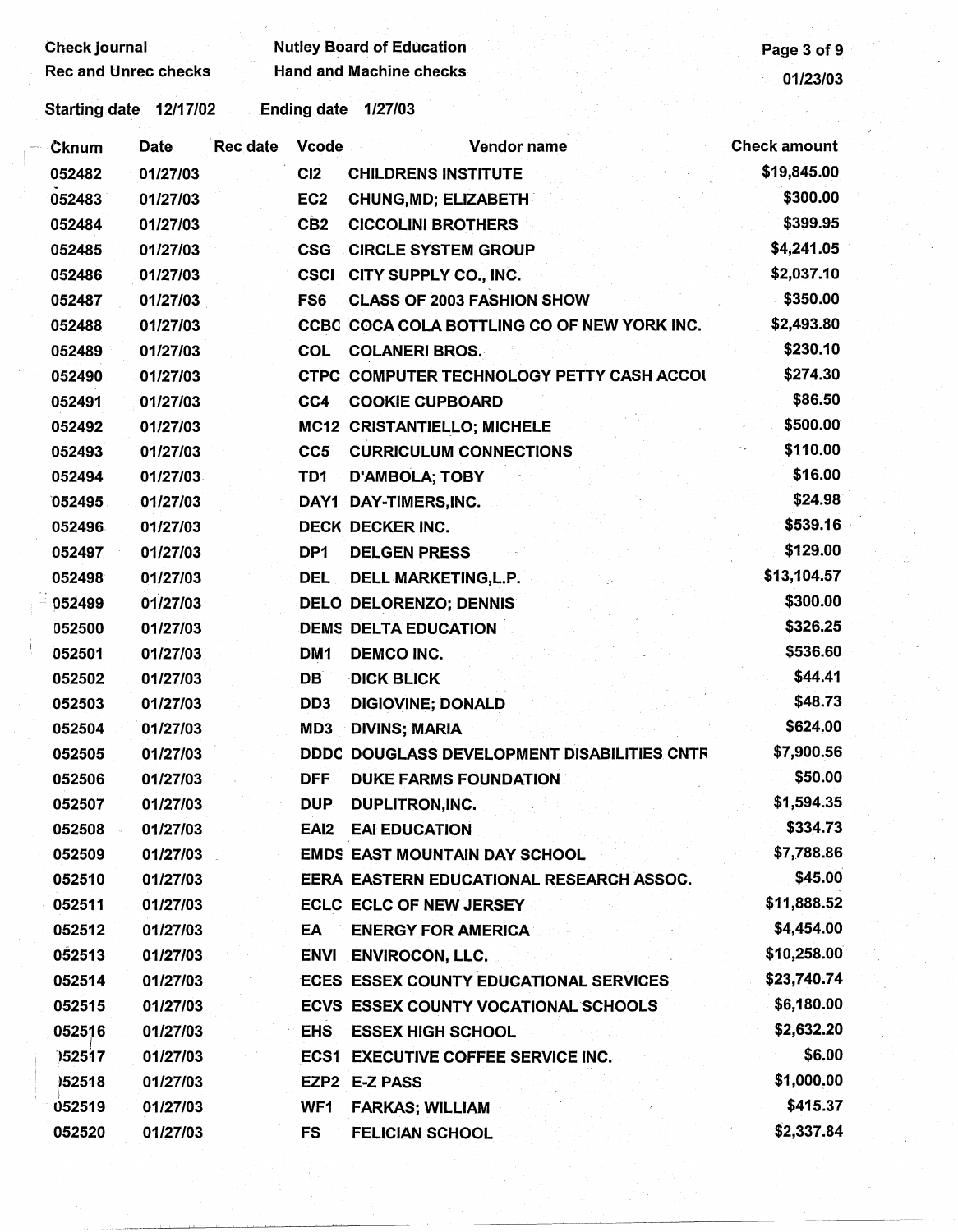Check journal **Check is a set of Secure 2** Nutley Board of Education **Page 4 of 9** 

Rec and Unrec checks Hand and Machine checks 61/23/03

| Cknum. | <b>Date</b> | <b>Rec date</b> | <b>Vcode</b>    | Vendor name                            | <b>Check amount</b> |  |
|--------|-------------|-----------------|-----------------|----------------------------------------|---------------------|--|
| 052521 | 01/27/03    |                 | <b>FLA</b>      | <b>FLAGHOUSE INC</b>                   | \$526.13            |  |
| 052522 | 01/27/03    |                 |                 | FLEE FLEET LEASING CORPORATION         | \$439.00            |  |
| 052523 | 01/27/03    |                 | <b>FPL</b>      | <b>FORDION PACKAGING LTD.</b>          | \$1,715.00          |  |
| 052524 | 01/27/03    |                 | <b>FWH</b>      | <b>FOUR WINDS HOSPITAL WESTCHESTER</b> | \$210.00            |  |
| 052525 | 01/27/03    |                 | <b>FCC</b>      | <b>FRANKLIN CENTRAL COMMUNICATIONS</b> | \$200.00            |  |
| 052526 | 01/27/03    |                 | <b>FFI</b>      | <b>FRANKLIN FLOORS INC</b>             | \$2,490.00          |  |
| 052527 | 01/27/03    |                 |                 | FFC1 FRANKLIN FOOD COURT               | \$448.75            |  |
| 052528 | 01/27/03    |                 | <b>FGT</b>      | <b>FRANK'S GMC TRUCK CENTER</b>        | \$1,083.65          |  |
| 052529 | 01/27/03    |                 | SF <sub>2</sub> | <b>FURNARI; SUSAN</b>                  | \$149.62            |  |
| 052530 | 01/27/03    |                 | <b>GPB</b>      | <b>GACCIONE, POMACO &amp; BECK</b>     | \$9,432.50          |  |
| 052531 | 01/27/03    |                 |                 | <b>GAL3 GALE GROUP</b>                 | \$8,611.10          |  |
| 052532 | 01/27/03    |                 |                 | <b>GEC4 GE CAPITAL</b>                 | \$192.50            |  |
| 052533 | 01/27/03    |                 | <b>GSI</b>      | <b>GIANT SERVICES INC</b>              | \$777.28            |  |
| 052534 | 01/27/03    |                 |                 | <b>MAGI GIORDANO; MARY</b>             | \$46.28             |  |
| 052535 | 01/27/03    |                 |                 | <b>GRAN GRAINGER INC.</b>              | \$391.30            |  |
| 052536 | 01/27/03    |                 | <b>GSC</b>      | <b>GRIFFITH SHADE COMPANY</b>          | \$618.90            |  |
| 052537 | 01/27/03    |                 | <b>JPH</b>      | <b>HECHT; JENNIFER P.</b>              | \$60.00             |  |
| 052538 | 01/27/03    |                 | <b>HRS</b>      | HIGH POINT SCHOOL CORP.                | \$5,981.40          |  |
| 052539 | 01/27/03    |                 | HCI             | <b>HIGHSMITH CO.INC.</b>               | \$358.04            |  |
| 052540 | 01/27/03    |                 | BH <sub>1</sub> | <b>HIRSCH; BARBARA</b>                 | \$33.70             |  |
| 052541 | 01/27/03    |                 | <b>HS</b>       | <b>HOLMSTEAD SCHOOL</b>                | \$12,090.96         |  |
| 052542 | 01/27/03    |                 | <b>HDC</b>      | HOME DEPOT COMM.ACCT.                  | \$1,396.33          |  |
| 052543 | 01/27/03    |                 | HMC             | <b>HOUGHTON MIFFLIN CO.</b>            | \$892.24            |  |
| 052544 | 01/27/03    |                 |                 | HHPC HUMMEL PRINTING CORPORATION       | \$5,999.12          |  |
| 052545 | 01/27/03    |                 | TH1             | <b>HYLAND; THOMASINA</b>               | \$32.00             |  |
| 052546 | 01/27/03    |                 | IBM3            | <b>IBM CORPORATION</b>                 | \$1,601.07          |  |
| 052547 | 01/27/03    |                 | <b>PIT</b>      | <b>IMAGISTICS INTERNATIONAL INC.</b>   | \$407.62            |  |
| 052548 | 01/27/03    |                 | IMM1            | <b>IMMEDICENTER</b>                    | \$159.00            |  |
| 052549 | 01/27/03    |                 | <b>IOE</b>      | <b>IMPERIAL OFFICE EQUIPMENT</b>       | \$90.00             |  |
| 052550 | 01/27/03    |                 | IFC1            | <b>INSTITUTE FOR CHILDREN</b>          | \$39.00             |  |
| 052551 | 01/27/03    |                 | SI6             | <b>IVES; SHERYL</b>                    | \$19.66             |  |
| 052552 | 01/27/03    |                 | JJSF            | <b>J &amp; J SNACK FOODS CORP.</b>     | \$1,536.00          |  |
| 052553 | 01/27/03    |                 |                 | <b>JGYS J.G. YOUNG &amp; SONS INC.</b> | \$1,730.00          |  |
| 052554 | 01/27/03    |                 |                 | SMU1 J.M. SMUCKER COMPANY              | \$302.40            |  |
| 052555 | 01/27/03    |                 | JE              | JERSEY ELEVATOR CO. INC.               | \$225.07            |  |
| 052556 | 01/27/03    |                 | <b>JPE</b>      | <b>JERSEY POWER EQUIPMENT CO.</b>      | \$3,196.25          |  |
| 052557 | 01/27/03    |                 | JT -            | <b>JIMMMYS</b>                         | \$675.00            |  |
| 052558 | 01/27/03    |                 | <b>JT</b>       | <b>JIMMY'S TRANSPORTATION LTD</b>      | \$1,860.00          |  |
| 052559 | 01/27/03    |                 | <b>JKE</b>      | <b>JOSEPH KARG ENTERPRISES</b>         | \$360.00            |  |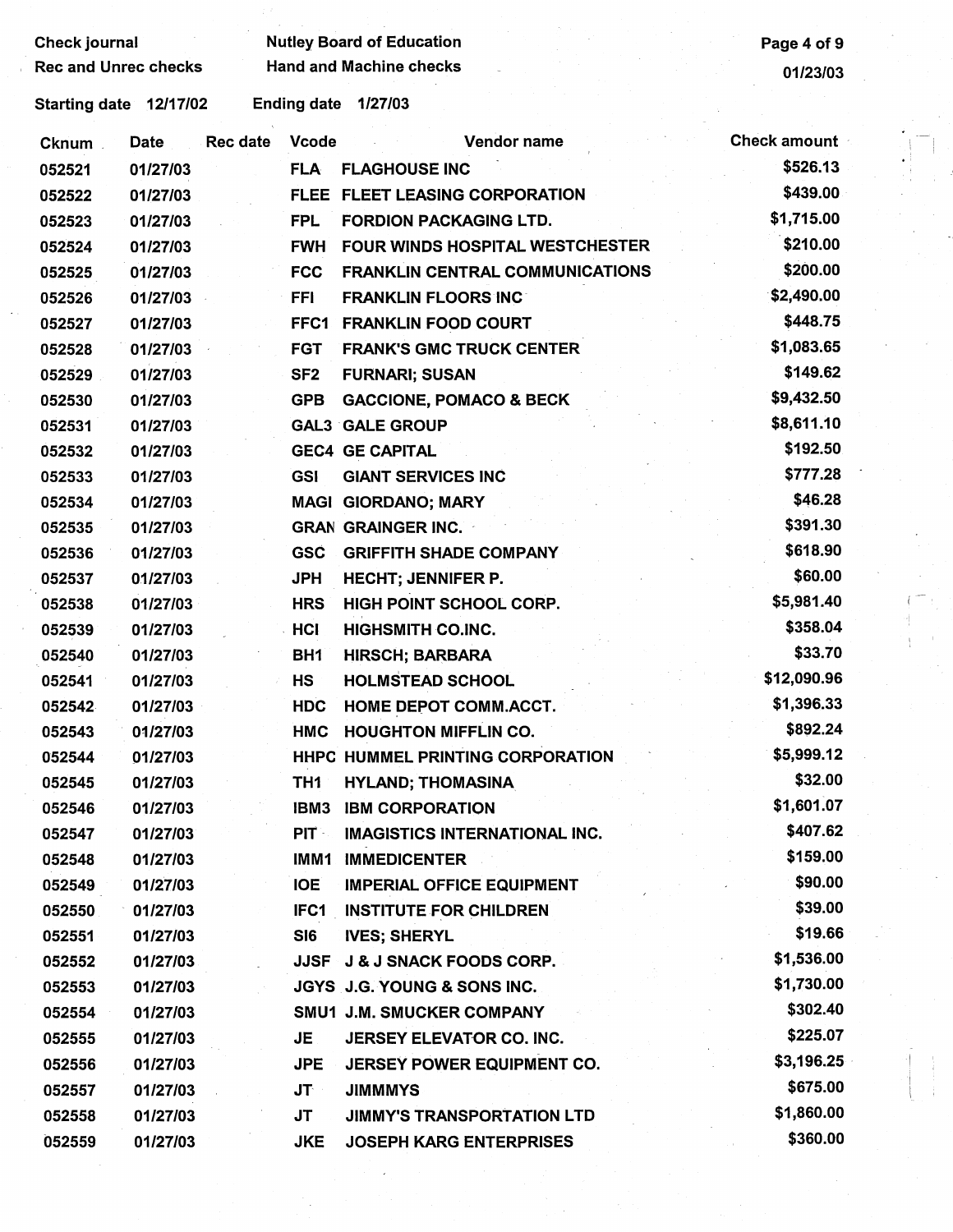| <b>Check journal</b>        |                          | <b>Nutley Board of Education</b>                      | Page 5 of 9         |
|-----------------------------|--------------------------|-------------------------------------------------------|---------------------|
| <b>Rec and Unrec checks</b> |                          | <b>Hand and Machine checks</b>                        | 01/23/03            |
| Starting date 12/17/02      | Ending date 1/27/03      |                                                       |                     |
| Ċknum<br>Date               | Rec date<br><b>Vcode</b> | Vendor name                                           | <b>Check amount</b> |
| 052560<br>01/27/03          | <b>JRI</b>               | <b>JOSEPH RICCIARDI INC.</b>                          | \$498.89            |
| 01/27/03<br>052561          | JP1                      | <b>JOSEPH'S PHOTOGRAPHERS</b>                         | \$1,066.00          |
| 052562<br>01/27/03          | <b>PK</b>                | <b>KASNER; PAULA</b>                                  | \$111.85            |
| 052563<br>01/27/03          | <b>KEI</b>               | <b>KHOKNAR ENTERPRISES INC.</b>                       | \$3,911.55          |
| 052564<br>01/27/03          |                          | KONN KONN; MARI                                       | \$50.90             |
| 052565<br>01/27/03          | <b>ENK</b>               | KOUKOULARIS; ELENI N.                                 | \$30.15             |
| 052566<br>01/27/03          | <b>LLC</b>               | <b>LAKEVIEW LEARNING CENTER</b>                       | \$6,029.10          |
| 052567<br>01/27/03          | <b>LFS</b>               | <b>LEAP FROG SCHOOLHOUSE</b>                          | \$329.62            |
| 01/27/03<br>052568          | <b>LVC</b>               | <b>LIBRARY VIDEO CO.</b>                              | \$90.20             |
| 052569<br>01/27/03          | <b>LS</b>                | <b>LINCOLN SCHOOL</b>                                 | \$1,500.00          |
| 052570<br>01/27/03          |                          | LCPC LINTOR CHILDREN'S PUBLISHING CENTER              | \$110.00            |
| 052571<br>01/27/03          | LP4                      | <b>LOMBARDI'S PRODUCE</b>                             | \$861.00            |
| 052572<br>01/27/03          | <b>LON</b>               | <b>LONGO ASSOCIATES, INC.</b>                         | \$1,680.00          |
| 052573<br>01/27/03          | <b>LIFE</b>              | LOVAAS INSTITUTE FOR EARLY INTERVENTION               | \$8,016.25          |
| 052574<br>01/27/03          | <b>LRP</b>               | <b>LRP PUBLICATIONS</b>                               | \$111.00            |
| 052575<br>01/27/03          | <b>MC</b>                | <b>MACK CAMERA</b>                                    | \$80.00             |
| 052576<br>01/27/03          | <b>MAN</b>               | <b>MANHATTAN WELDING CO. INC.</b>                     | \$300.00            |
| 052577<br>01/27/03          | <b>MN</b>                | <b>MARANTHA NEWS</b>                                  | \$2,891.24          |
| 052578<br>01/27/03          |                          | <b>DM11 MAZZA; DENISE</b>                             | \$33.41             |
| 052579<br>01/27/03          |                          | MCSC MC MANIMON & SCOTLAND, LLC                       | \$1,056.40          |
| 052580<br>01/27/03          |                          | NMC1 MCDONALD; NANCY                                  | \$900.00            |
| 052581<br>01/27/03          | <b>JML</b>               | <b>MCGOVERN-LAWLER; JANINE</b>                        | \$900.00            |
| 052582<br>01/27/03          |                          | MHP1 MCGRAW-HILL COMPANIES                            | \$1,186.15          |
| 052583<br>01/27/03          | MM6                      | <b>MCKENZIE: MARCY</b>                                | \$450.00            |
| 052584<br>01/27/03          | MS3                      | <b>MEDICINE SHOPPE</b>                                | \$932.00            |
| 052585<br>01/27/03          |                          | <b>MEP1 MERMAN PRODUCTIONS</b>                        | \$2,800.00          |
| 052586<br>01/27/03          |                          | <b>MPC3 METROGRAPHICS PRINTING &amp; COMPUTER SER</b> | \$1,367.35          |
| 052587<br>01/27/03          |                          | <b>MFAC M-F ATHLETIC COMPANY</b>                      | \$83.40             |
| 052588<br>01/27/03          |                          | <b>MGL1 MGL FORMS SYSTEMS</b>                         | \$489.00            |
| 052589<br>01/27/03          | MBM                      | <b>MICRO BIO MEDICS INC.</b>                          | \$2,399.95          |
| 052590<br>01/27/03          | MS7                      | <b>MIDLAND SCHOOL</b>                                 | \$2,594.20          |
| 052591<br>01/27/03          | <b>MCD</b>               | <b>MINOLTA CORPORATION</b>                            | \$193.52            |
| 052592<br>01/27/03          | <b>MSV</b>               | <b>MONTCLAIR SEWING &amp; VAC CENTER</b>              | \$75.00             |
| 052593<br>01/27/03          | GM <sub>2</sub>          | <b>MOREO; GEORGE</b>                                  | \$27.82             |
| 052594<br>01/27/03          |                          | MUJC MORRIS UNION JOINTURE COMMISSION                 | \$135.00            |
| 052595<br>01/27/03          | ΜH                       | <b>MOUNTAINSIDE HOSP/AHS HOSP CORP</b>                | \$288.00            |
| 052596<br>01/27/03          | MIM                      | <b>MUSIC IN MOTION</b>                                | \$111.49            |
| 01/27/03<br>052597          | MS6                      | <b>MUSIC SHOP</b>                                     | \$38.00             |
| 052598<br>01/27/03          |                          | <b>NAE1 NAESP EDUCATIONAL PRODUCTS</b>                | \$143.96            |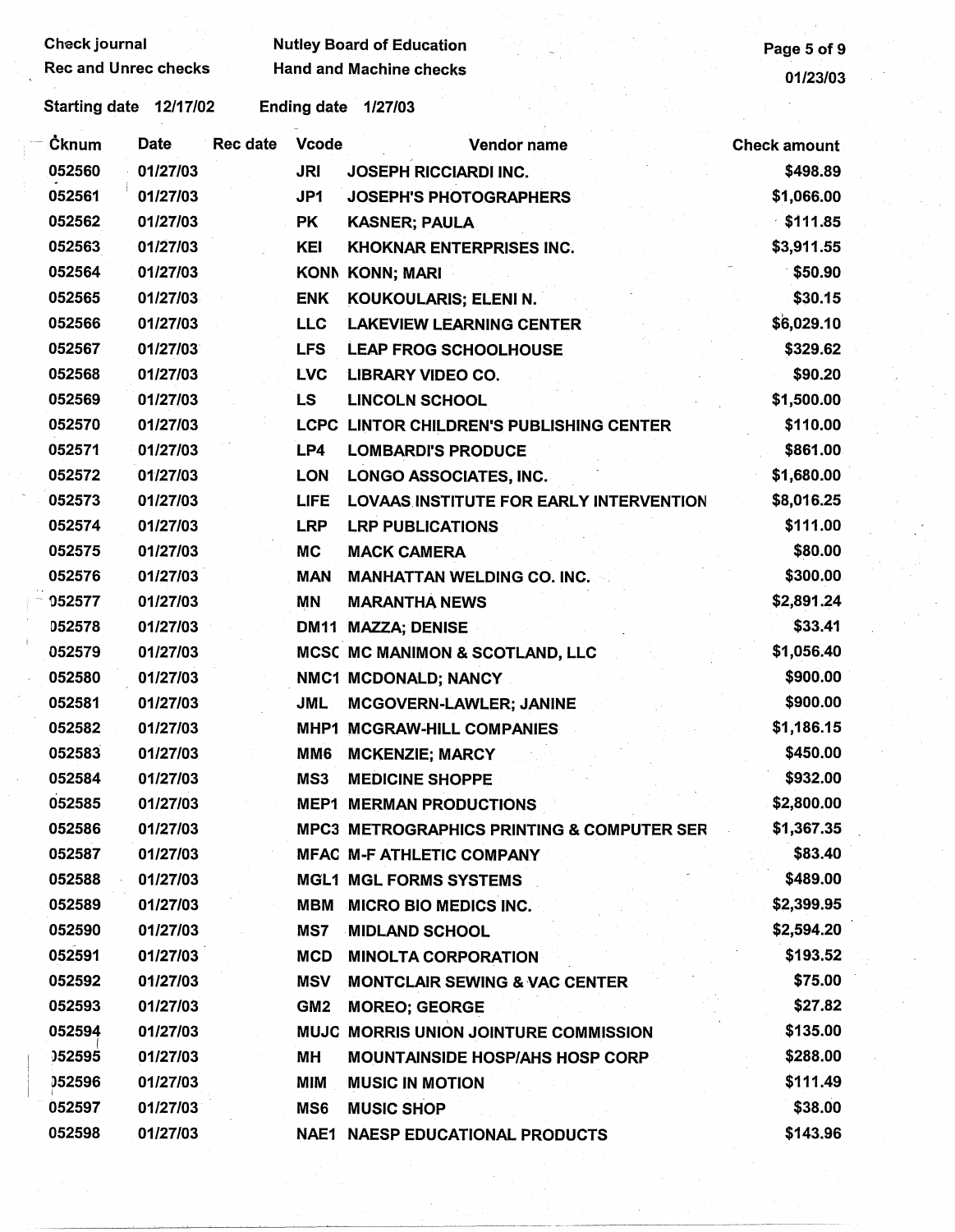Rec and Unrec checks Hand and Machine checks 01/23/03

## Check journal **Check is a contract of Check in the UL** Page 6 of 9

I.

| <b>Cknum</b> | Date     | <b>Rec date</b> | Vcode           | Vendor name                                       | <b>Check amount</b> |  |
|--------------|----------|-----------------|-----------------|---------------------------------------------------|---------------------|--|
| 052599       | 01/27/03 |                 | EN              | <b>NAPOLI; ELLEN</b>                              | \$50.00             |  |
| 052600       | 01/27/03 |                 |                 | NBBC NARDONE BROTHERS BAKING COMPANY              | \$106.80            |  |
| 052601       | 01/27/03 |                 |                 | FN1 NARDONE; FLORENCE                             | \$2,992.50          |  |
| 052602       | 01/27/03 |                 |                 | <b>NCTM NATIONAL COUNCIL TEACHERS OF MATHEMAT</b> | \$68.00             |  |
| 052603       | 01/27/03 |                 |                 | NEMC NATIONAL EDUCATIONAL MUSIC CO.               | \$383.00            |  |
| 052604       | 01/27/03 |                 |                 | NEMF NATIONAL ELECTRIC MOTOR REPAIR CO.           | \$711.72            |  |
| 052605       | 01/27/03 |                 |                 | NSP1 NATIONAL SPORTSWEAR & PROMOTION              | \$515.08            |  |
| 052606       | 01/27/03 |                 | <b>NBC</b>      | <b>NBC AUTO PARTS</b>                             | \$11.23             |  |
| 052607       | 01/27/03 |                 |                 | NJDA NEW JERSEY DEPARTMENT OF AGRICULTURE         | \$575.10            |  |
| 052608       | 01/27/03 |                 |                 | NJML NEW JERSEY MATHEMATICS LEAGUE                | \$60.00             |  |
| 052609       | 01/27/03 |                 | <b>NL</b>       | <b>NEWARK LIGHT CO.</b>                           | \$1,000.99          |  |
| 052610       | 01/27/03 |                 | SN              | <b>NICASTRO; SUSAN</b>                            | \$600.00            |  |
| 052611       | 01/27/03 |                 |                 | NJDF NJ DIVISION OF FIRE SAFETY                   | \$966.00            |  |
| 052612       | 01/27/03 |                 |                 | <b>NJA6 NJACAC</b>                                | \$275.00            |  |
| 052613       | 01/27/03 |                 |                 | <b>NJAG NJAGC</b>                                 | \$35.00             |  |
| 052614       | 01/27/03 |                 |                 | NJF1 NJF-CEC                                      | \$35.00             |  |
| 052615       | 01/27/03 |                 | <b>NJ21</b>     | <b>NJSCN</b>                                      | \$80.00             |  |
| 052616       | 01/27/03 |                 |                 | <b>NJSI NJSIAA</b>                                | \$121.00            |  |
| 052617       | 01/27/03 |                 |                 | CMHS NORTHWEST ESSEX COMMUNITY                    | \$20,648.16         |  |
| 052618       | 01/27/03 |                 |                 | <b>NBOE NUTLEY BOARD OF EDUCATION</b>             | \$33.29             |  |
| 052619       | 01/27/03 |                 |                 | NBED NUTLEY BOE EXTENDED DAY PROGRAM              | \$264.32            |  |
| 052620       | 01/27/03 |                 | NC <sub>1</sub> | <b>NUTLEY CAMERA</b>                              | \$6,469.29          |  |
| 052621       | 01/27/03 |                 |                 | NFBC NUTLEY FOOTBALL BOOSTER CLUB                 | \$40.00             |  |
| 052622       | 01/27/03 |                 | <b>NHC</b>      | NUTLEY HEATING & COOLING SUPPLY CO.               | \$244.18            |  |
| 052623       | 01/27/03 |                 |                 | <b>NHS1 NUTLEY HIGH SCHOOL</b>                    | \$1,537.27          |  |
| 052624       | 01/27/03 |                 |                 | NHSS NUTLEY HIGH SCHOOL SOFTBALL                  | \$156.00            |  |
| 052625       | 01/27/03 |                 | <b>NMF</b>      | <b>NUTLEY METAL FABRICATORS</b>                   | \$95.00             |  |
| 052626       | 01/27/03 |                 | NA              | <b>NUTLEY MOBIL</b>                               | \$75.20             |  |
| 052627       | 01/27/03 |                 | <b>NSR</b>      | <b>NUTLEY SHOP-RITE, INC.</b>                     | \$2,113.49          |  |
| 052628       | 01/27/03 |                 | <b>DEO</b>      | <b>OBLACK; DENNIS</b>                             | \$875.18            |  |
| 052629       | 01/27/03 |                 | KHO             | OHTAKA; KEIKO H.                                  | \$25.04             |  |
| 052630       | 01/27/03 |                 | GO              | <b>OLESON; GREGORY</b>                            | \$450.00            |  |
| 052631       | 01/27/03 |                 | <b>OTC</b>      | ORIENTAL TRADING CO, INC.                         | \$490.76            |  |
| 052632       | 01/27/03 |                 | <b>OSIE</b>     | <b>OSIEJA; CHRISTINA</b>                          | \$102.97            |  |
| 052633       | 01/27/03 |                 | PAL1            | PALLAS COMMUNICATIONS INC.                        | \$825.00            |  |
| 052634       | 01/27/03 |                 |                 | CIPA PALLEY; CINDY                                | \$2,225.00          |  |
| 052635       | 01/27/03 |                 |                 | PCSL PANASONIC COMMUNICATIONS & SYS LEASE A       | \$1,380.16          |  |
| 052636       | 01/27/03 |                 | PDI             | <b>PANASONIC DOCUMENT IMAGING</b>                 | \$353.78            |  |
| 052637       | 01/27/03 |                 | SP10            | <b>PARIGI; STEPHEN</b>                            | \$99.00             |  |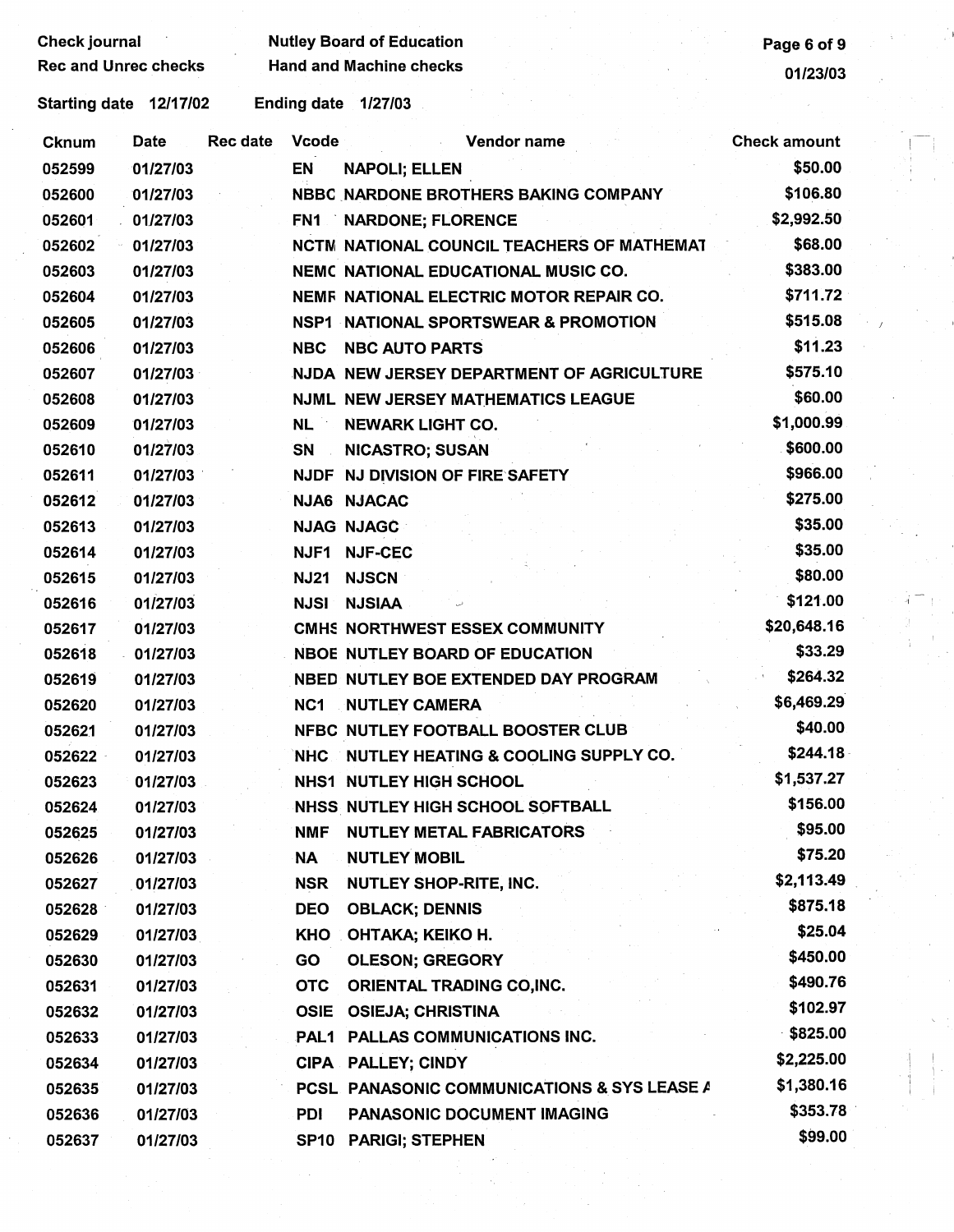| <b>Check journal</b> | <b>Rec and Unrec checks</b> |          |                 | <b>Nutley Board of Education</b>        | Page 7 of 9         |
|----------------------|-----------------------------|----------|-----------------|-----------------------------------------|---------------------|
|                      |                             |          |                 | <b>Hand and Machine checks</b>          | 01/23/03            |
|                      | Starting date 12/17/02      |          |                 | Ending date 1/27/03                     |                     |
| <b>Cknum</b>         | Date                        | Rec date | <b>Vcode</b>    | Vendor name                             | <b>Check amount</b> |
| 052638               | 01/27/03                    |          | <b>PKP</b>      | PATEL MD; POORVI K                      | \$600.00            |
| 052639               | 01/27/03                    |          | PP <sub>3</sub> | <b>PAXTON PATTERSON</b>                 | \$184.25            |
| 052640               | 01/27/03                    |          | PE3             | <b>PEARSON EDUCATION</b>                | \$26,237.44         |
| 052641               | 01/27/03                    |          | <b>PBG</b>      | PECHTER'S BAKING GROUP, LLC.            | \$159.28            |
| 052642               | 01/27/03                    |          |                 | PERC PERCUSSION SOURCE/WEST MUSIC       | \$1,228.90          |
| 052643               | 01/27/03                    |          | PD <sub>4</sub> | PETE'S DELI                             | \$349.96            |
| 052644               | 01/27/03                    |          |                 | PLC2 PHOENIX LEARNING CENTER            | \$1,575.00          |
| 052645               | 01/27/03                    |          | PB              | PITNEY BOWES INC.                       | \$420.00            |
| 052646               | 01/27/03                    |          |                 | PMSI PREFERRED MEAL SYSTEMS, INC.       | \$1,765.89          |
| 052647               | 01/27/03                    |          | RP <sub>5</sub> | <b>PRESUTO; ROBERT</b>                  | \$54.43             |
| 052648               | 01/27/03                    |          | <b>PT</b>       | <b>PRINTING TECHNIQUES</b>              | \$830.00            |
| 052649               | 01/27/03                    |          |                 | PCSS PSYCHOLOGICAL CORP SCORING SERVICE | \$2,893.74          |
| 052650               | 01/27/03                    |          | <b>PSE</b>      | PUBLIC SERVICE ELECTRIC & GAS CO.       | \$36,917.59         |
| 052651               | 01/27/03                    |          | <b>RFB</b>      | <b>RECORDING FOR THE BLIND</b>          | \$75.00             |
| 052652               | 01/27/03                    |          |                 | RSSC REGAL STAMP & SIGN CO., INC.       | \$27.00             |
| 052653               | 01/27/03                    |          | <b>RF</b>       | <b>RICHARDS FLORIST</b>                 | \$220.00            |
| 052654               | 01/27/03                    |          | <b>RSC</b>      | <b>RICH-SEAPACK CORPORATION</b>         | \$308.50            |
| 052655               | 01/27/03                    |          | <b>RRS</b>      | RICKARD REHABILITATION SERVICES, INC.   | \$1,232.00          |
| 052656               | 01/27/03                    |          | <b>RICH</b>     | <b>RICOH CORP.</b>                      | \$253.50            |
| 052657               | 01/27/03                    |          |                 | RBOE RIDGEFIELD BOARD OF EDUCATION      | \$36,278.48         |
| 052658               | 01/27/03                    |          | RB <sub>6</sub> | <b>RITACCO BRO'S</b>                    | \$2,409.00          |
| 052659               | 01/27/03                    |          | <b>RPC</b>      | <b>RIVERSIDE PUBLISHING CO</b>          | \$2,151.35          |
| 052660               | 01/27/03                    |          | RP4             | <b>ROCKY'S PIZZA</b>                    | \$856.00            |
| 052661               | 01/27/03                    |          | SR              | <b>ROMAGLIA; SHARON</b>                 | \$332.05            |
| 052662               | 01/27/03                    |          |                 | ROSS ROSSI; ALISA                       | \$450.00            |
| 052663               | 01/27/03                    |          |                 | CHRC ROSSILLO; CHERYL                   | \$60.00             |
| 052664               | 01/27/03                    |          |                 | RUST RUSTY'S PIANO/ORGAN CO.            | \$615.00            |
| 052665               | 01/27/03                    |          |                 | <b>SAG2 SAGE DAY II</b>                 | \$6,945.64          |
| 052666               | 01/27/03                    |          |                 | DOSA SAITTA; DONNA                      | \$450.00            |
| 052667               | 01/27/03                    |          |                 | SAP SALLY'S AUTO PARTS INC.             | \$194.70            |
| 052668               | 01/27/03                    |          | LS7             | <b>SANTOSUOSSO; LISA</b>                | \$156.23            |
| 052669               | 01/27/03                    |          |                 | SWS SARGENT WELCH SCIENTIFIC CO.        | \$816.20            |
| 052670               | 01/27/03                    |          |                 | <b>SCH3 SCHOEM; JANICE</b>              | \$21.00             |
| 052671               | 01/27/03                    |          |                 | SBF1 SCHOLASTIC BOOK FAIRS              | \$295.13            |
| 052672               | 01/27/03                    |          | SI3             |                                         | \$671.93            |
| )52673               | 01/27/03                    |          | S.              | <b>SCHOLASTIC INC.</b>                  |                     |
| 052674               | 01/27/03                    |          |                 | <b>SCHOLASTIC MAGAZINES</b>             | \$8,471.41          |
| 052675               |                             |          | SNS             | SCHOOL NURSE SUPPLY, INC.               | \$43.00             |
|                      | 01/27/03                    |          | <b>SPC</b>      | <b>SCHOOL SPECIALTIES CO.</b>           | \$6,426.76          |
| 052676               | 01/27/03                    |          |                 | SHS1 SHEPARD ACADEMY                    | \$6,023.92          |

 $\mathbb{R}^2$ 

Ŷ,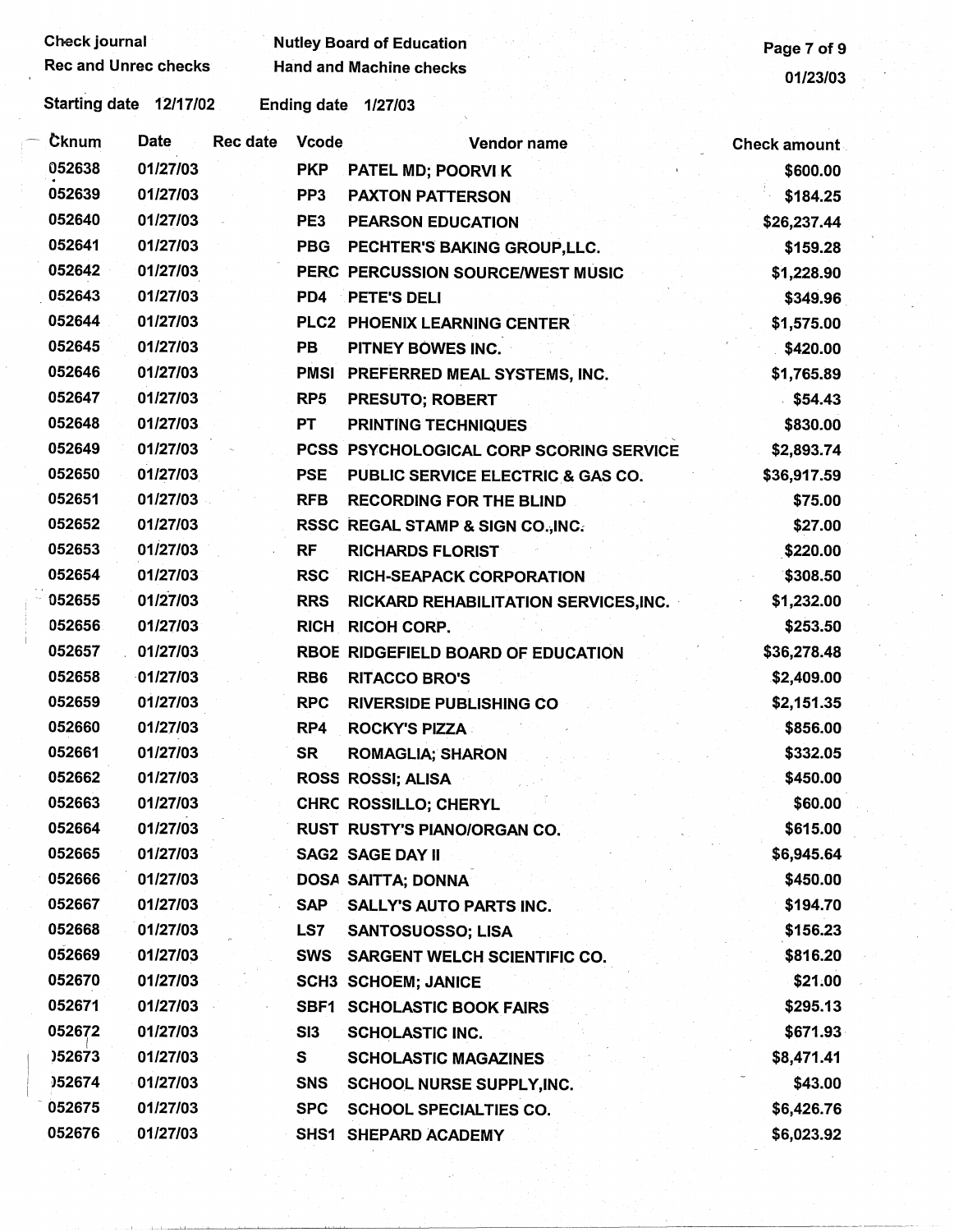| <b>Check journal</b>        |          |                 |                 | <b>Nutley Board of Education</b>               | Page 8 of 9         |  |
|-----------------------------|----------|-----------------|-----------------|------------------------------------------------|---------------------|--|
| <b>Rec and Unrec checks</b> |          |                 |                 | <b>Hand and Machine checks</b>                 | 01/23/03            |  |
| Starting date 12/17/02      |          |                 |                 | Ending date 1/27/03                            |                     |  |
| <b>Cknum</b>                | Date     | <b>Rec date</b> | <b>Vcode</b>    | Vendor name                                    | <b>Check amount</b> |  |
| 052677                      | 01/27/03 |                 |                 | GNK SNACKS & MORE, L.L.C.                      | \$1,099.55          |  |
| 052678                      | 01/27/03 |                 | JS7             | <b>SORENSEN; JILL</b>                          | \$34.82             |  |
| 052679                      | 01/27/03 |                 | <b>SPW</b>      | <b>SPORTS WORLD</b>                            | \$25.00             |  |
| 052680                      | 01/27/03 |                 | <b>SGS</b>      | <b>SPRING GARDEN SCHOOL</b>                    | \$667.54            |  |
| 052681                      | 01/27/03 |                 |                 | STBU STAPLES BUSINESS ADVANTAGE                | \$186.26            |  |
| 052682                      | 01/27/03 |                 | AS <sub>3</sub> | <b>STARACE; ANNE</b>                           | \$78.25             |  |
| 052683                      | 01/27/03 |                 | SI5             | <b>STEWART INDUSTRIES</b>                      | \$705.97            |  |
| 052684                      | 01/27/03 |                 | <b>MJS</b>      | <b>STOFFERS; MICHAEL J.</b>                    | \$450.00            |  |
| 052685                      | 01/27/03 |                 | MA4             | <b>STRUMOLO; MARIA</b>                         | \$57.75             |  |
| 052686                      | 01/27/03 |                 | <b>SEJI</b>     | SUBURBAN ESSEX JOINT INSURANCE FUND            | \$74,792.70         |  |
| 052687                      | 01/27/03 |                 | SP3             | <b>SUNDANCE PUBLISHERS</b>                     | \$219.91            |  |
| 052688                      | 01/27/03 |                 |                 | <b>SCRC SUSSEX COUNTY REGIONAL COOPERATIVE</b> | \$23,566.06         |  |
| 052689                      | 01/27/03 |                 | MS5             | <b>SYME; MICHELE</b>                           | \$15.00             |  |
| 052690                      | 01/27/03 |                 |                 | <b>SYME SYME; MICHELE</b>                      | \$52.15             |  |
| 052691                      | 01/27/03 |                 | <b>TDC</b>      | T.D. CURRAN INC.                               | \$175.10            |  |
| 052692                      | 01/27/03 |                 |                 | <b>TBC1 TASTY BAKING CO</b>                    | \$82.50             |  |
| 052693                      | 01/27/03 |                 |                 | TVC1 TEACHERS VIDEO CO.                        | \$688.71            |  |
| 052694                      | 01/27/03 |                 |                 | CHS2 THE COMMUNITY SCHOOL, INC.                | \$23,146.56         |  |
| 052695                      | 01/27/03 |                 | <b>FISH</b>     | THE FISH NET CO.                               | \$286.00            |  |
| 052696                      | 01/27/03 |                 | <b>TRS</b>      | THERAPEUTIC REHABILITATION SERVICES            | \$882.00            |  |
| 052697                      | 01/27/03 |                 |                 | NATH THUNELL; NANCY                            | \$68.87             |  |
| 052698                      | 01/27/03 |                 | <b>JOTI</b>     | <b>TIBALDO; JOANNE</b>                         | \$200.17            |  |
| 052699                      | 01/27/03 |                 | TFK             | TIME FOR KIDS                                  | \$2,431.46          |  |
| 052700                      | 01/27/03 |                 |                 | <b>VOIC T-MOBILE</b>                           | \$1,136.96          |  |
| 052701                      | 01/27/03 |                 | RT              | <b>TOPOLSKI,SR.; ROBERT</b>                    | \$195.74            |  |
| 052702                      | 01/27/03 |                 | <b>TN</b>       | TOWNSHIP OF NUTLEY                             | \$27,774.62         |  |
| 052703                      | 01/27/03 |                 | TN4             | TOWNSHIP OF NUTLEY                             | \$745.00            |  |
| 052704                      | 01/27/03 |                 | TDFI.           | TUSCAN/LEHIGH DAIRIES, L.P.                    | \$2,827.52          |  |
| 052705                      | 01/27/03 |                 | <b>UIC</b>      | <b>UNDERLAWN IRRIGATION COMPANY</b>            | \$145.00            |  |
| 052706                      | 01/27/03 |                 |                 | UCES UNION COUNTY EDUCATIONAL SERV COMMISS     | \$1,428.00          |  |
| 052707                      | 01/27/03 |                 |                 | VAW VAC WORLD                                  | \$18.00             |  |
| 052708                      | 01/27/03 |                 |                 | <b>VER1 VERISIGN INC.</b>                      | \$230.00            |  |
| 052709                      | 01/27/03 |                 | BA              | <b>VERIZON</b>                                 | \$9,134.72          |  |
| 052710                      | 01/27/03 |                 | <b>VHM</b>      | <b>VICTORS HOUSE OF MUSIC</b>                  | \$519.00            |  |
| 052711                      | 01/27/03 |                 | JV2             | <b>VITKOVSKY; JOHN</b>                         | \$70.00             |  |
| 052712                      | 01/27/03 |                 |                 | <b>WA4 WASHINGTON ACADEMY</b>                  | \$9,572.16          |  |
| 052713                      | 01/27/03 |                 |                 | WAST WASTE MANAGEMENT OF NJ, INC.              | \$3,259.90          |  |
| 052714                      | 01/27/03 |                 |                 | <b>WGC WELCO GASES CORPORATION</b>             | \$84.50             |  |
| 052715                      | 01/27/03 |                 |                 | WELL WELLNESS & REHABILITATION SERVICES, INC.  | \$1,100.00          |  |

 $\begin{array}{c} \begin{array}{c} \begin{array}{c} \begin{array}{c} \begin{array}{c} \end{array} \\ \begin{array}{c} \end{array} \\ \begin{array}{c} \end{array} \\ \begin{array}{c} \end{array} \\ \begin{array}{c} \end{array} \\ \begin{array}{c} \end{array} \end{array} \end{array} \end{array}$